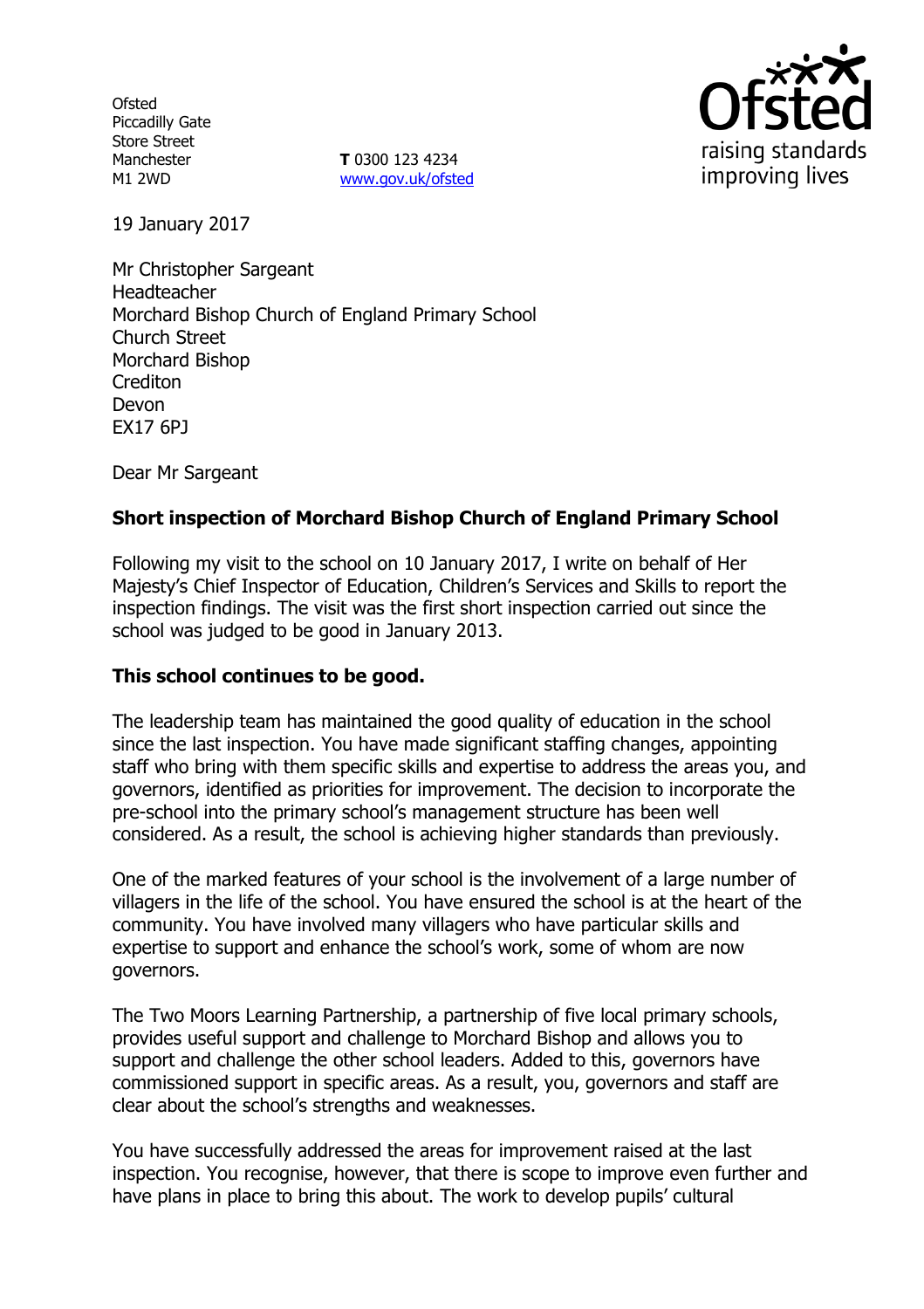

knowledge and understanding is now well embedded into the curriculum. Pupils enjoy the experiences staff provide, particularly those which involve your partner school in Uganda. Younger pupils also follow, with interest, the journeys of Digit Bear and learn about the various countries and parts of the United Kingdom which he visits.

## **Safeguarding is effective.**

You have ensured staff and governors are suitably trained in a wide range of aspects of safeguarding, including the checks required when recruiting staff. They know the risks young people face, such as extremism, child sexual exploitation and female genital mutilation, the signs of harm and the actions to take when they are concerned.

Staff have prepared pupils well to face risks in society. In discussions with pupils during the inspection, they explained how to stay safe, including when using the internet and social media.

Pupils' attendance is good and appropriate use is made of the education welfare officer, when necessary, to check pupils are safe.

# **Inspection findings**

- The fresh approach you introduced a few years ago to the teaching of writing is paying dividends. The investment governors have made, and continue to make, to improve the quality of writing through the appointment of a literacy coordinator, staff training, moderation and monitoring by a specialist adviser is resulting in improved outcomes. In all years, pupils show positive attitudes towards their writing and make strong progress from their varying starting points. Pupils write at greater length and in a wide range of styles. There are no discernible differences between boys and girls. Some pupils continue to make grammatical errors and misuse punctuation because they are not clear about exactly which aspects of their writing need to be improved. Consequently, too few are writing at the highest level.
- In mathematics, teachers plan work for pupils at levels appropriate to their understanding and skills. Pupils' mental arithmetic is improving. You have drawn on the expertise of a volunteer from the village to improve the quality of mathematics teaching and to provide catch-up tutoring for identified pupils. Both of these aspects are helping pupils to move towards the expectations for their age. In Years 5 and 6, pupils are working below the expectations for their age. I observed pupils working hard to fill gaps in their knowledge and skills from Years 3 and 4 where, in the past, teaching had not been as strong. Most pupils choose from a range of methods to perform calculations and explain their understanding of the mathematic operations they use. However, they do not always use the most efficient methods to solve problems.
- In most year groups, disadvantaged pupils are making at least as good and often better progress than their peers. The clear rationale for the use of pupil premium funding and its impact is carefully monitored by governors. Often the impact is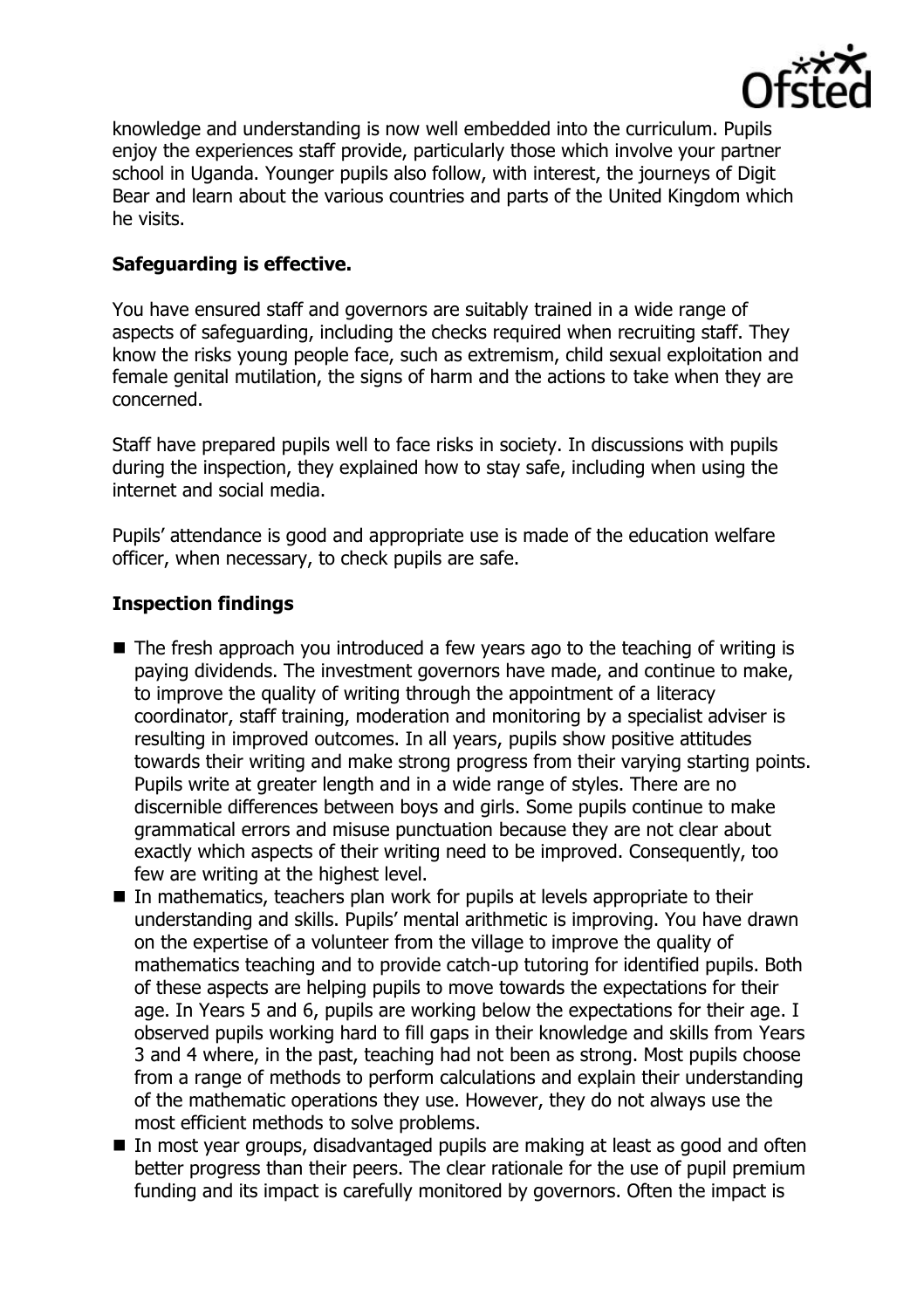

seen in the development of pupils' personal skills, such as their self-esteem and confidence. In turn this is beginning to be seen in improved academic attainment. Where progress has not been as strong in the past, this has often been because the pupils have been new to the school. I observed teaching assistants working well with disadvantaged pupils to ensure they make more rapid progress.

- $\blacksquare$  In the past, few of the most able pupils made the progress they should to achieve the highest standards. Current progress information shows that more of the most able pupils in Years 3 and 4 are working at greater depth. These pupils are able to link different parts of the curriculum and can recall facts appropriate for their age, such as facts about your partner school in Uganda, and they appreciate other cultures. The most able disadvantaged pupils are making good progress and often achieve better than their peers. More widely, across the school, pupils are not aware of the skills they need to develop to achieve the higher scores and teachers do not insist on the very highest standards.
- Governors took responsibility for the previously committee-led pre-school in April 2016. They have ensured that the welfare requirements for children are in place, including sleeping accommodation. There are now stronger links across the early years, including planning learning. Staff in the pre-school benefit from improved training and development opportunities as well as being held to account for the progress of children. Staff in the early years are quick to identify any additional needs that children may have and involve other agencies, such as speech and language specialists to overcome children's communication difficulties. While staff know what children know, understand and can do on an individual basis, the systems to allow you and other staff to monitor and track the progress of children in the early years are not sufficiently well developed.

### **Next steps for the school**

Leaders and those responsible for governance should ensure that:

- $\blacksquare$  pupils' outcomes continue to improve, especially for the most able pupils, so they achieve the highest standards
- $\blacksquare$  the assessment system is fully developed and embedded for all years, including in the pre-school, to allow the effective tracking and monitoring of pupils' attainment and identify precisely where intervention is needed.

I am copying this letter to the chair of the governing body, the director of education for the Diocese of Exeter, the regional schools commissioner and the director of children's services for Devon. This letter will be published on the Ofsted website.

Yours sincerely

Iain Freeland **Her Majesty's Inspector**